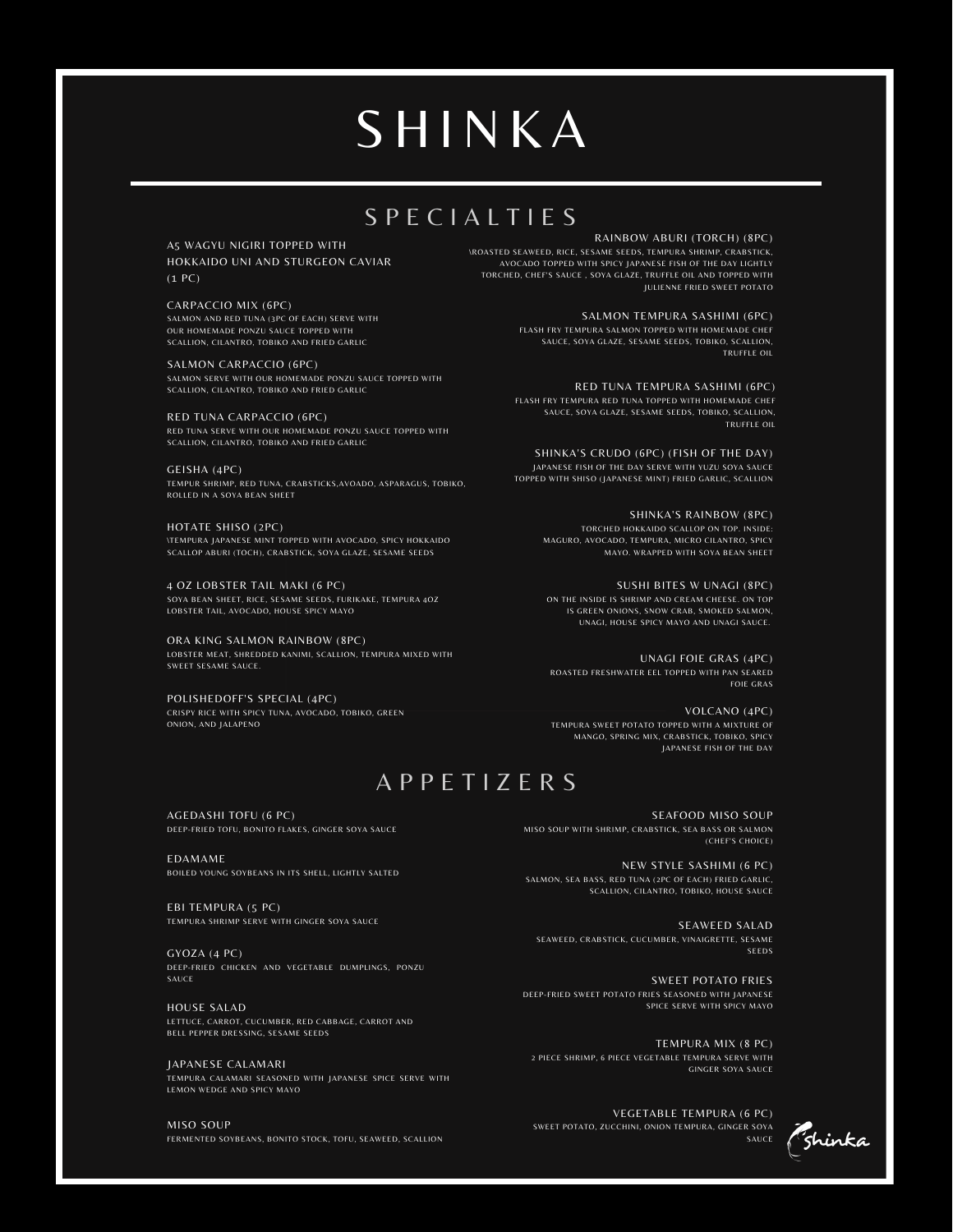## N I G I R I & S A S H I M I

SPICY HOTATE GUNKAN SPICY LOBSTER GUNKAN SPICY MAGURO GUNKAN SPICY SAKE GUNKAN<br>TOBIKO GUNKAN

A5 MIYAZAKI WAGYU NIGIRI (1PC) AKAMI | BLUEFIN TUNA NIGIRI CHU-TORO |MEDIUM FATTY BLUEFIN TUNA NIGIRI EBI | COOKED BUTTERFLY SHRIMP NIGIRI HAMACHI | YELLOWTAIL NIGIRI

HOKKAIDO IKURA HOKKAIDO UNI | HOKKAIDO SEA URCHIN NIGIRI (1PC) HOTATEGAI | HOKKAIDO SCALLOP NIGIRI INARI | MARINATED FRIED TOFU NIGIRI ISAKI | JAPANESE GRUNT FISH NIGIRI

ITOYORI | GOLDEN THREADFIN NIGIRI KANPACHI | AMBERJACK NIGIRI MADAI | JAPANESE RED SEA BREAM NIGIRI MAGURO | RED TUNA NIGIRI ORA KING SALMON NIGIRI

O-TORO |FATTY BLUEFIN TUNA BELLY NIGIRI RISING SUN SAKE |SALMON NIGIRI SALMON BELLY ABURI (TORCH) NIGIRI SHIMA AJI | STRIPED JACK NIGIRI

SUZUKI | SEA BASS NIGIRI UNAGI |ROASTED FRESHWATER EEL NIGIRI UNI | SEA URCHIN NIGIRI

AKAMI | BLUEFIN TUNA SASHIMI CHU-TORO | MEDIUM FATTY BLUEFIN TUNA SASHIMI EBI |COOKED BUTTERFLY SHRIMP SASHIMI HAMACHI | YELLOWTAIL SASHIMI HOKKAIDO UNI | HOKKAIDO SEA URCHIN (1PC)

> HOTATEGAI | HOKKAIDO SCALLOP SASHIMI INARI | MARINATED FRIED TOFU SASHIMI ISAKI | JAPANESE GRUNT FISH SASHIMI ITOYORI | GOLDEN THREADFIN SASHIMI KANPACHI | AMBERJACK SASHIMI

MAGURO | RED TUNA SASHIMI MADAI | JAPANESE RED SEA BREAM SASHIMI O-TORO |FATTY BLUEFIN TUNA SASHIMI ORA KING SALMON SASHIMI

SALMON BELLY ABURI (TORCH) SASHIMI SAKE | SALMON SASHIMI SUZUKI | SEA BASS SASHIMI SHIMA AJI | STRIPED JACK SASHIMI UNI | SEA URCHIN SASHIMI UNAGI | ROASTED FRESHWATER EEL SASHIMI

### SHINKA MAKI

### BUTTERFLY (6 PC)

ROASTED SEAWEED, RICE, SESAME SEEDS, TEMPURA SALMON, CRABSTICK, CUCUMBER TOPPED WITH SMOKE SALMON AND TERIYAKI

CALIFORNIA (6 PC) ROASTED SEAWEED, RICE, SESAME SEEDS, CRABSTICK, AVOCADO, CUCUMBER, TAMAGO, MASAGO

CHEF'S ROLL (8 PC RICE PAPER ROLL) RICE PAPER, TEMPURA SHRIMP, SALMON, CRABSTICK, TEMPURA , SPRING MIX, AVOCADO, SPICY MAYO, CHEF'S SAUCE

#### DYNAMITE (6 PC)

ROASTED SEAWEED, RICE, SESAME SEEDS, TEMPURA SHRIMP, TEMPURA SWEET POTATO, ASPARAGUS, SPICY MAYO, TERIYAKI SAUCE

DRAGON EYES (8 PC LIGHTLY FRIED) ROATED SEAWEED, RICE, SESAME SEEDS, SALMON, SEA BASS, CARROT, SCALLION, TOBIKO, TERIYAKI SAUCE, DRAGON EYES SAUCE

#### ELGIN (6 PC)

ROASTED SEAWEED, RICE, SESAME SEEDS, TEMPURA SWEET POTATO, CREAM CHEESE, AVOCADO, SPRING MIX, SPICY MAYO

#### IMPERIAL (6 PC)

ROASTED SEAWEED, RICE, SESAME SEEDS, ROASTED FRESHWATER EEL, TEMPURA SHRIMP, AVOCADO, CUCUMBER, ASPARAGUS, HOUSE SPICY MAYO, SOYA GLAZE

#### KAMIKAZE (6 PC)

ROASTED SEAWEED, RICE, SESAME SEEDS, SALMON, CRABSTICK, AVOCADO, CUCUMBER, TEMPURA, MASAGO, SPICY MAYO

#### LAURIER (6 PC)

ROASTED SEAWEED, RICE. SESAME SEEDS, RED TUNA, TEMPURA SHRIMP, AVOCADO, CUCUMBER, TOBIKO, SPICY MAYO

MONTREAL (6 PC) ROASTED SEAWEED, RICE, SESAME SEEDS, SALMON, COOKED SHRIMP, AVOCADO, TEMPURA, MASAGO, SPICY MAYO

OSAKA (6 PC) ROASTED SEAWEED, RICE, SESAME SEEDS, RED TUNA, SALMON, CRABSTICK, AVOCADO, CUCUMBER, TOBIKO

PHILADELPHIA (6 PC) ROASTED SEAWEED, RICE, SESAME SEEDS, SMOKED SALMON, CREAM CHEESE, AVOCADO, CUCUMBER

RAINBOW (8 PC) ROASTED SEAWEED, RICE, SESAME SEEDS, CRABSTICK, AVOCADO, CUCUMBER, MASAGO TOPPED WITH SALMON, TUNA, SEA BASS, COOKED SHRIMP

> SAKE MAKI (6 PC) HOSO MAKI SALMON, SESAME SEEDS

SAKE MAKI WITH AVOCADO (6 PC) HOSOMAKI WITH SALMON, AVOCADO, SESAME SEEDS

SAMURAI (8 PC LIGHTLY FRIED) ROASTED SEAWEED, RICE, SESAME SEEDS, SALMON, COOKED SHRIMP, CRABSTICK, CREAM CHEESE, ASPARAGUS, TERIYAKI SAUCE, CHEF'S SAUCE

> SHANGHAI (6 PC) ROASTED SEAWEED, RICE, SESAME SEEDS, TEMPURA SOFT-SHELL CRAB, CUCUMBER, TEMPURA, TOBIKO, TERIYAKI SAUCE, SPICY MAYO

> SPICY CHICKEN (6 PC) ROASTED SEAWEED, RICE, SESAME SEEDS, TEMPURA CHICKEN BREAST, CUCUMBER, MASAGO, SPICY MAYO

zhinka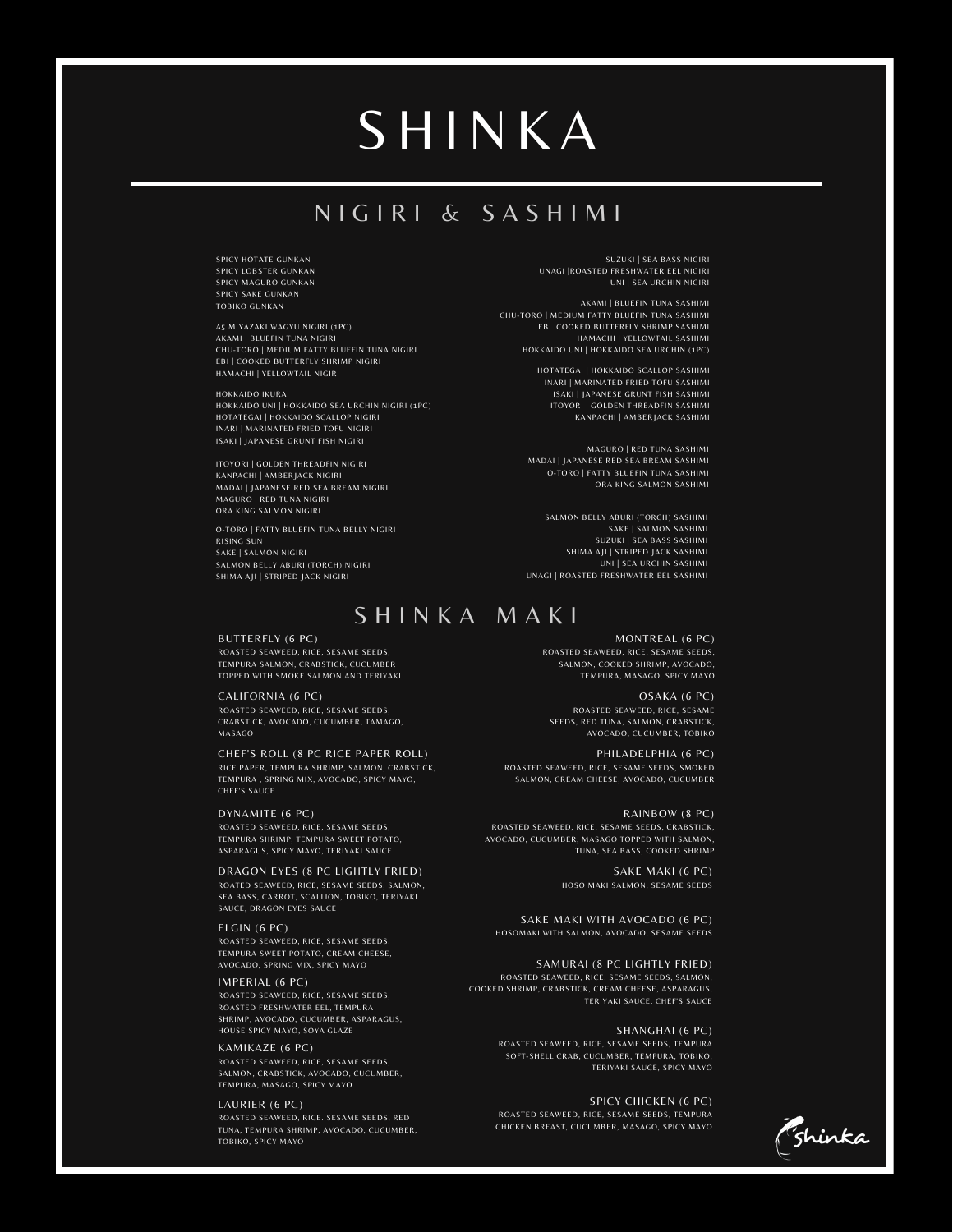#### SPICY LOBSTER (6 PC)

ROASTED SEAWEED, RICE, SESAME SEEDS, LOBSTER, ASPARAGUS, CUCUMBER, RED PEPPER, TOBIKO, SPICY MAYO

SPICY SALMON (6 PC) ROASTED SEAWEED, RICE, SESAME SEEDS, SALMON, CUCUMBER, SCALLION, MASAGO, SPICY MAYO

SPICY SCALLOP (6 PC) ROASTED SEAWEED, RICE, SESAME SEEDS, HOKKAIDO SCALLOP, CRABSTICK, AVOCADO, TEMPURA, TOBIKO, SPICY MAYO

SPICY SHRIMP (6 PC)

ROASTED SEAWEED, RICE, SESAME SEEDS, COOKED SHRIMP, CRABSTICK, AVOCADO, LETTUCE, TEMPURA, MASAGO, SPICY MAYO

SPICY TUNA (6 PC) ROASTED SEAWEED, RICE, SESAME SEEDS, RED TUNA, CUCUMBER, SCALLION, MASAGO, SPICY MAYO

SPICY YELLOWTAIL (6 PC) ROASTED SEAWEED, RICE, SESAME SEEDS, YELLOWTAIL, CUCUMBER, SCALLION, CILANTRO, SPICY MAYO

### P O K E B O W L S

#### BENTO BOX CHICKEN KATSU

JAPANESE-STYLE CHICKEN CUTLET WITH TERIYAKI .<br>SAUCE, MISO SOUP, RICE, HOUSE SALAD, GYOZA, MIX TEMPURA

#### ½ SALMON ½ RED TUNA POKE

RICE, SESAME SEEDS, MARINATED SALMON AND RED TUNA, SPRING MIX, WAKAME SALAD, AVOCADO, CUCUMBER, TEMPURA ONION RING, MANGO, SPICY MAYO, TERIYAKI

#### CHICKEN KATSU POKE

RICE, SESAME SEEDS, CHICKEN KATSU, SPRING MIX, EDAMAME, CARROT, KANIKAMA, AVOCADO, CUCUMBER, SPICY MAYO, TERIYAKI

#### HAWAIIAN POKE

RICE, SESAME SEEDS, DICED MARINATED RED TUNA, SCALLION, WHITE ONION, SHICHIMI TOGARASHI POWDER, SESAME OIL

#### LOBSTER POKE

RICE, SESAME SEEDS, SPICY LOBSTER MEAT, SPRING MIX, KANIKAMA, EDAMAME, TEMPURA BITS, AVOCADO, CUCUMBER, WAFU SAUCE

#### RED TUNA POKE

RICE, SESAME SEEDS, MARINATED RED TUNA, KANIKAMA, AVOCADO, WAKAME SALAD, CILANTRO, EDAMAME BEAN, TEMPURA, SPICY MAYO

#### SALMON KATSU POKE

RICE, SESAME SEEDS, FRIED SALMON KATSU, SPRING MIX, RED CABBAGE, CARROT, EDAMAME BEAN, MANGO, AVOCADO, CUCUMBER, FURIKAKE, WAFU SAUCE

#### TERIYAKI (6 PC)

ROASTED SEAWEED, RICE, SESAME SEEDS, TEMPURA CHICKEN BREAST, LETTUCE, MASAGO, TERIYAKI SAUCE

#### TSUNAMI (6 PC)

ROASTED SEAWEED, RICE, SESAME SEEDS, ROATED FRESHWATER EEL, RED TUNA, COOKED SHRIMP, AVOCADO, CUCUMBER, HOUSE SPICY MAYO, SOYA SAUCE GLAZE

TUNA KAMIKAZE (6 PC)

ROASTED SEAWEED, RICE, SESAME SEEDS, RED TUNA, CRABSTICK, AVOCADO, CUCUMBER, TEMPURA, MASAGO, SPICY MAYO TEKKA (6 PC) HOSOMAKI WITH MAGURO, SESAME SEEDS TEKKA WITH AVOCADO (6 PC)

HOSOMAKI WITH MAGURO, SESAME SEEDS TEMPURA SAKE MAKI (6 PC) HOSOMAKI SALMON, TEMPURA, SESAME SEEDS

TEMPURA SUZUKI MAKI (6 PC) HOSOMAKI WITH SUZUKI, TEMPURA, SESAME SEEDS

TEMPURA TEKKA MAKI (6 PC) HOSOMAKI WITH MAGURO, TEMPURA, SESAME SEEDS

#### SALMON POKE

RICE, SESAME SEEDS, MARINATED SALMON, AVOCADO, KANIKAMA, RED CABBAGE, EDAMAME BEAN, CILANTRO, TEMPURA, SPICY MAYO

#### SPICY SALMON ABURI POKE

RICE, SESAME SEEDS, SPICY SALMON ABURI, SPRING MIX, EDAMAME BEAN, MANGO, TEMPURA ONION RING, AVOCADO, CUCUMBER, TEMPURA BITS, FURIKAKE, WAFU SAUCE

### SHRIMP KATSU POKE

RICE, SESAME SEEDS, TEMPURA SHRIMP KATSU, SPRING MIX, KANIKAMA, EDAMAME BEAN, AVOCADO, CUCUMBER, FURIKAKE, WAFU SAUCE

#### UNAGI POKE

RICE, SESAME SEEDS, ROASTED FRESHWATER EEL, SPRING MIX, RED CABBAGE, CARROT, EDAMAME BEAN, TEMPURA BITS, AVOCADO, CUCUMBER, SOYA GLAZE, SPICY MAYO

CHICKEN TERIYAKI GRILLED CHICKEN BREAST TOPPED WITH HOMEMADE TERIYAKI SAUCE, STIR-FRIED VEGETABLES, RICE, SESAME SEEDS

> SALMON TERIYAKI GRILLED SUSHI GRADE SALMON TOPPED WITH HOMEMADE TERIYAKI SAUCE, STIR-FRIED VEGETABLES, RICE, SESAME SEEDS

zhinka